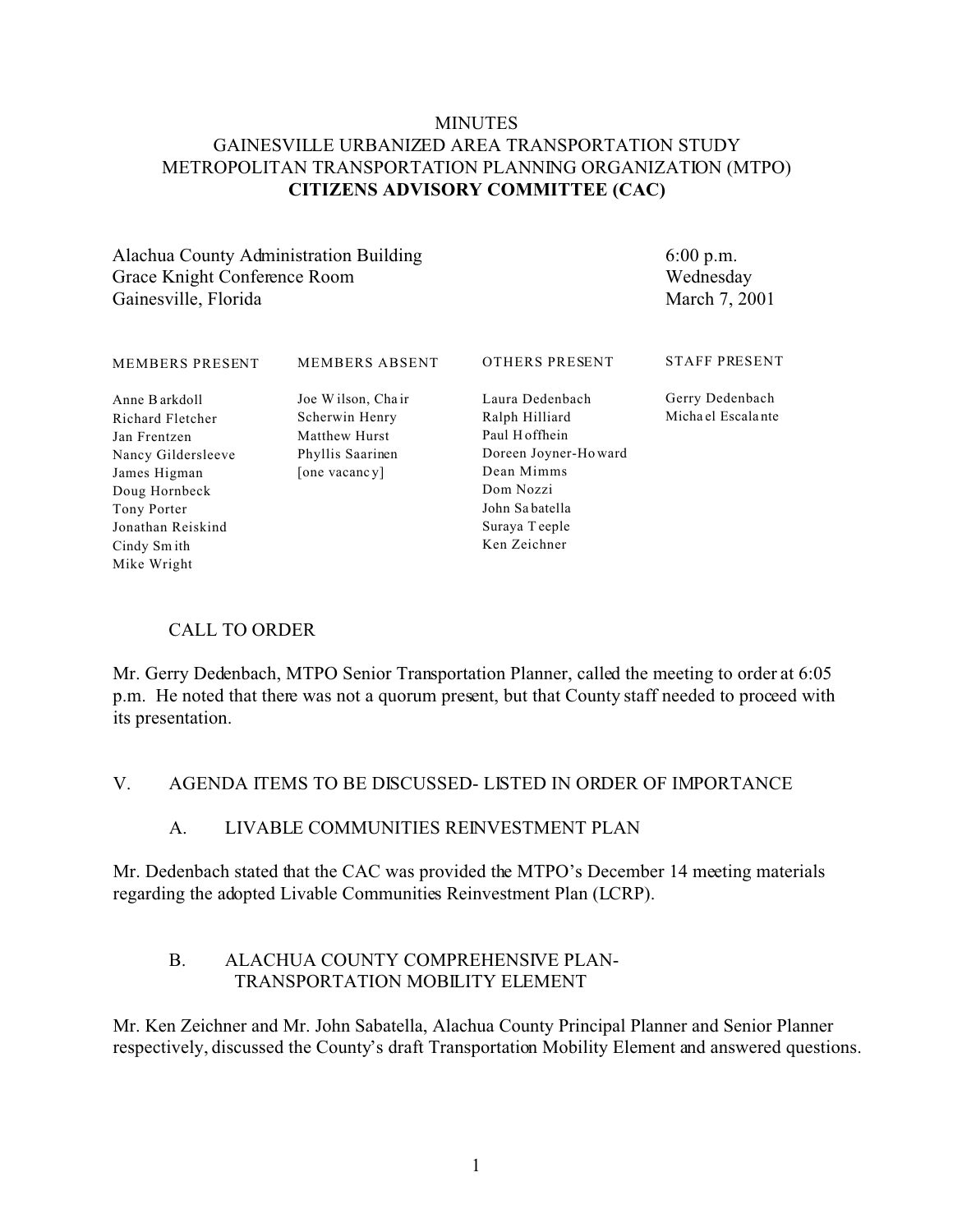Mr. Sabatella noted that a key component to this update of the transportation element was the inclusion of a transportation concurrency exception area (TCEA) to be compatible with the MTPO's LCRP projects for the SW 20<sup>th</sup> Avenue area.

# **ACTION: Jon Reiskind moved to recommend:**

- **1. that the City and County incorporate the Livable Communities Reinvestment Plan into their respective comprehensive plans;**
- **2. the County's Transportation Mobility Element include:**
	- **A. regional transit service to outlying counties; and**
	- **B. public involvement policy regarding transportation planning process.**

## **Jan Frentzen seconded; motion passed unanimously.**

Since a quorum was now present, Mr. Dedenbach asked the CAC to return to the action items of the agenda.

# II. APPROVAL OF THE MEETING AGENDA

Mr. Dedenbach asked that the meeting agenda be approved amended to select a new Vice Chair.

# **ACTION: Jon Reiskind moved to approve the meeting agenda amended to add selection of a new Vice Chair. Anne Barkdoll seconded; motion passed unanimously.**

## III. APPROVAL OF THE JANUARY 31, 2001 MINUTES

# **ACTION: Jan Frentzen moved to approve the January 31, 2001 minutes. Nancy Guildersleeve seconded; motion passed unanimously.**

#### $III<sub>1</sub>$ . . SELECTION OF CAC VICE CHAIR

Mr. Dedenbach noted that the current CAC Vice Chair has resigned and, therefore, the CAC needs to select a new Vice Chair.

## **ACTION: Richard Fletcher moved to nominate Jon Reiskind for CAC Vice Chair. Anne Barkdoll seconded; motion passed unanimously.**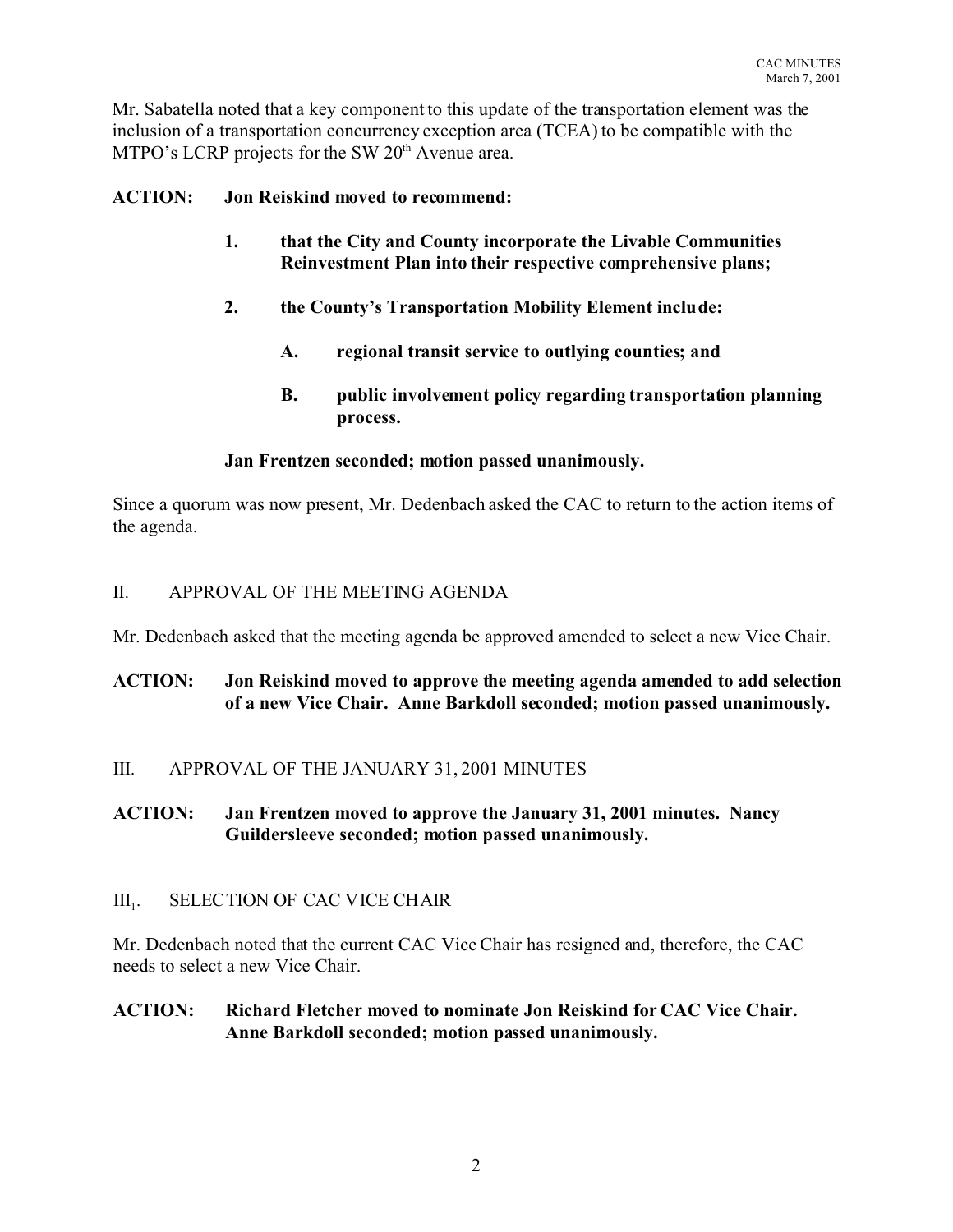#### IV. CHAIRMAN'S REPORT

Mr. Dedenbach announced that the next MTPO meeting is scheduled for April 12. He said that the next CAC meeting is scheduled for March 28. He noted that the Victor Dover and Bob Gibbs presentation on shopping center conversions was being rebroadcast on local cable access TV and that copies of the video are available to CAC members.

# I. INTRODUCTIONS

Mr. Dedenbach introduced Ms. Suraya Teeple, Florida Department of Transportation (FDOT) District 2 Regional Planning Administrator, and Ms. Doreen Joyner-Howard, FDOT District 2 Transportation Planner. He said that they are the MTPO's liaison to FDOT.

# V. AGENDA ITEMS TO BE DISCUSSED- LISTED IN ORDER OF IMPORTANCE

# C. CITY OF GAINESVILLE COMPREHENSIVE PLAN- TRANSPORTATION MOBILITY ELEMENT

Mr. Dean Mimms, City of Gainesville Chief of Comprehensive Planning, Mr. Ralph Hilliard, City of Gainesville Planning Manager, and Mr. Dom Nozzi, City of Gainesville Senior Planner, discussed the City's draft Transportation Mobility Element and answered questions.

- **ACTION: Jan Frentzen moved to recommend that the MTPO request that the City of Gainesville incorporate policies to increase public involvement in the transportation planning process in its Transportation Management Element. Richard Fletcher seconded; motion passed unanimously.**
- **ACTION: Cindy Smith moved to recommend that the MTPO request that the City of Gainesville and Alachua County include the endorsement of impact fees in their respective comprehensive plans. Mike Wright seconded; motion failed by a 5-5 vote.**

## VI. INFORMATION ITEMS

Mr. Dedenbach announced that upcoming MTPO meetings included:

- 1. a Signage Review Subcommittee meeting on March 8, at 9:00 a.m. at City Hall;
- 2. a Southeast Connector Subcommittee workshop on March 21, at 7:00 p.m. at the Williams Elementary School cafeteria; and